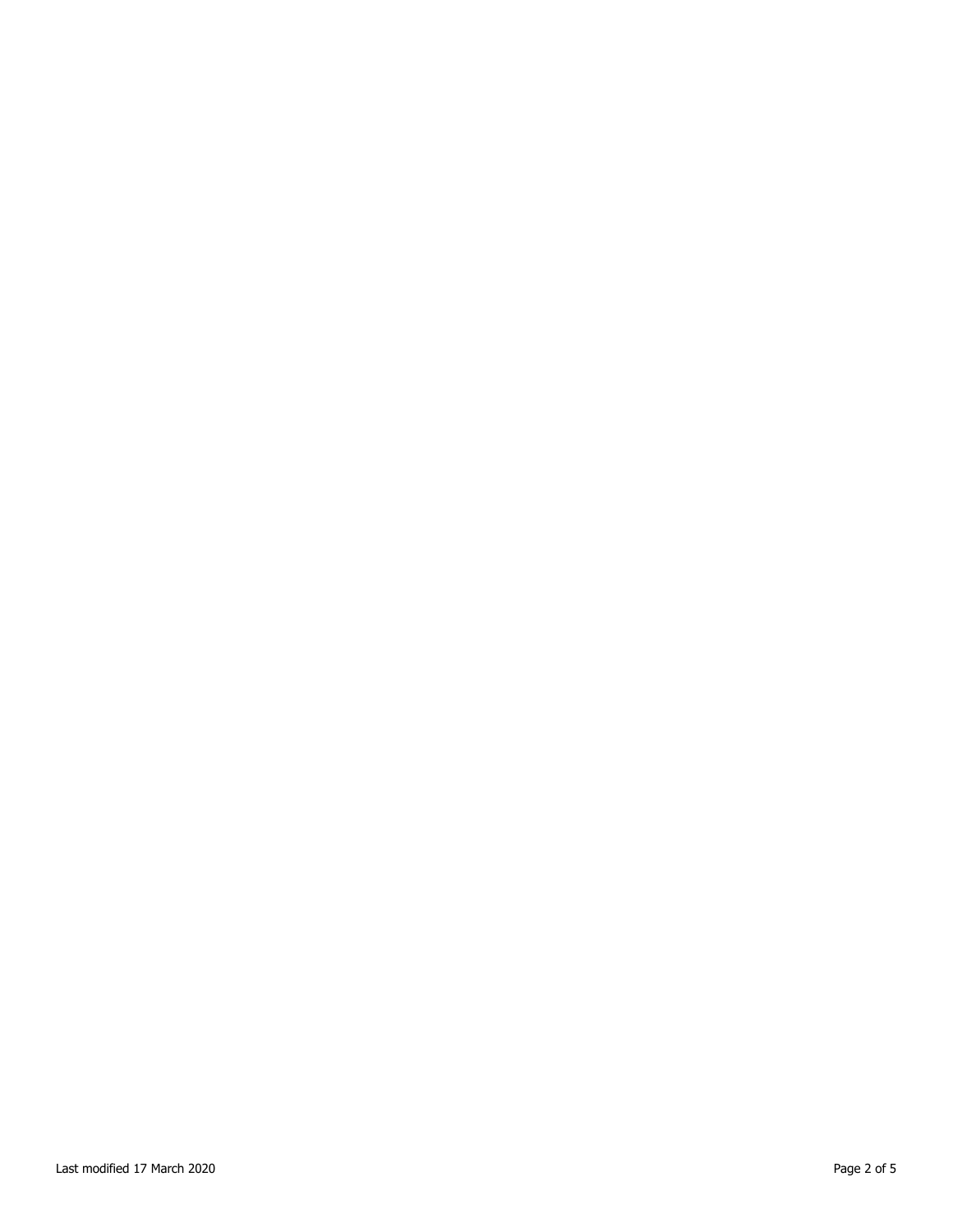

# **City of Ypsilanti Planning & Development Department**

One South Huron ۰ Ypsilanti, MI 48197 Phone: (734) 483-9646 www.cityofypsilanti.com

## **VARIANCE APPLICATION**

INCOMPLETE APPLICATIONS WILL NOT BE ACCEPTED.

## **Applicant**

| Name    |       |
|---------|-------|
|         |       |
| Address |       |
|         |       |
| Phone   | Email |
|         |       |

## **Property**

| Address                                                                                                                                                                                                                            | Parcel ID |
|------------------------------------------------------------------------------------------------------------------------------------------------------------------------------------------------------------------------------------|-----------|
| Property owner*                                                                                                                                                                                                                    |           |
| $\bullet$ . The set of the set of the set of the set of the set of the set of the set of the set of the set of the set of the set of the set of the set of the set of the set of the set of the set of the set of the set of the s |           |

Attach an accurate, scaled drawing of the property showing:

- All property lines and dimensions
- Location and dimensions of all existing and proposed structures and uses on the property
- Any roads, alleys, easements, drains, or waterways which cross or abut the property and lot area and setback
- Dimensions necessary to show compliance with the regulations of this ordinance.

\*If applicant is not the property owner: applicant must attach property owner's written, notarized authorization of application.

## **Request for Variance:** Please attach additional pages to the application if needed.

| Section of Zoning Ordinance (chapter, article, section, subsection format, please)                                                  |
|-------------------------------------------------------------------------------------------------------------------------------------|
|                                                                                                                                     |
|                                                                                                                                     |
|                                                                                                                                     |
|                                                                                                                                     |
|                                                                                                                                     |
|                                                                                                                                     |
|                                                                                                                                     |
|                                                                                                                                     |
| Explain how the proposed project is contrary to ordinance                                                                           |
|                                                                                                                                     |
|                                                                                                                                     |
|                                                                                                                                     |
|                                                                                                                                     |
|                                                                                                                                     |
| Explain the unique conditions/circumstances to the property and why compliance with the ordinance will pose practical difficulties. |
|                                                                                                                                     |
|                                                                                                                                     |
|                                                                                                                                     |
|                                                                                                                                     |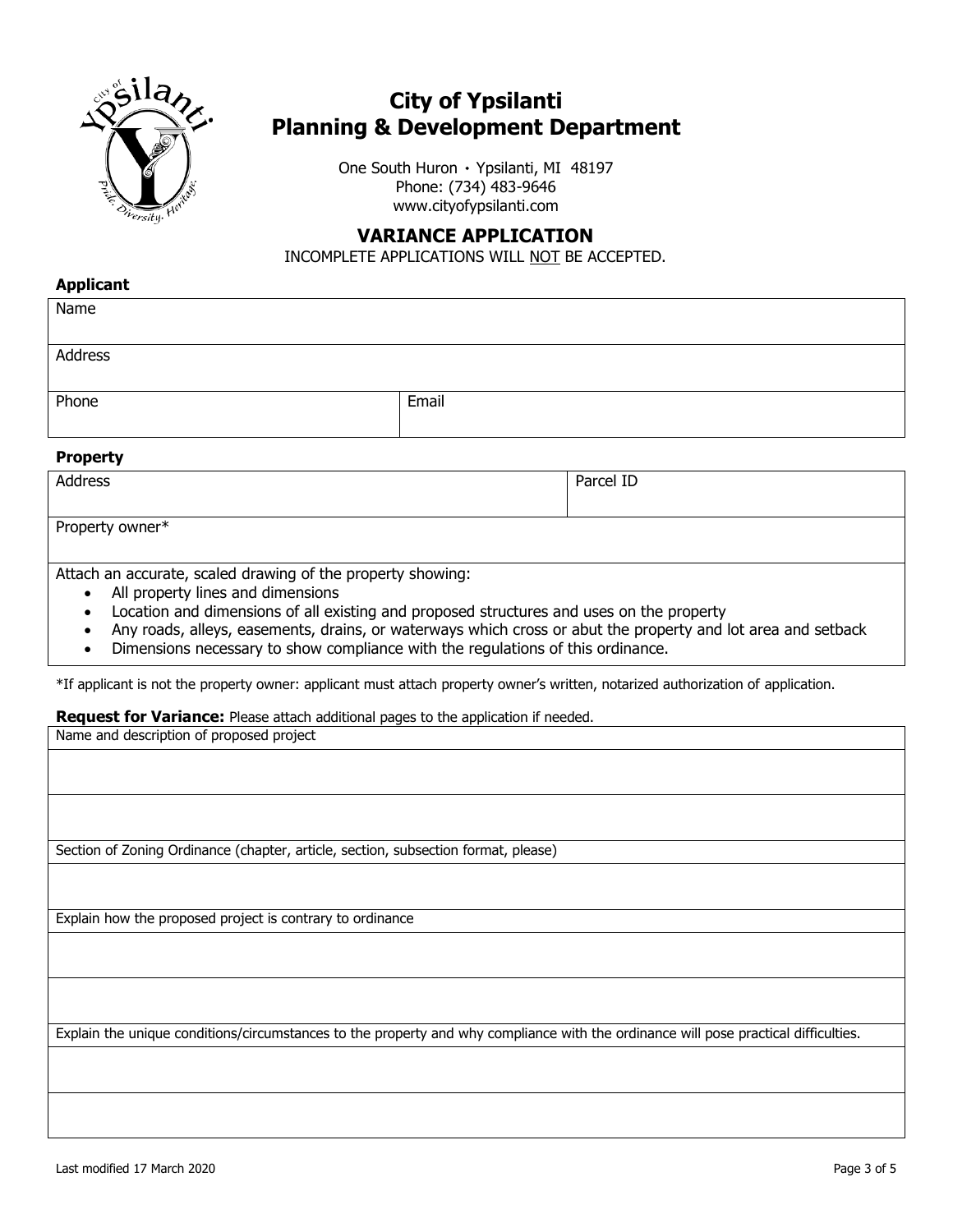|  |  | Explain how the variance will not grant a special privilege that is not similarly enjoyed by other properties in the same district. |  |
|--|--|-------------------------------------------------------------------------------------------------------------------------------------|--|
|  |  |                                                                                                                                     |  |

Have the practical difficulties been created by any person presently having an interest in the property?

Will the granting of the variance be detrimental to the public welfare or neighborhood properties?

Will the granting of the variance result in substantial justice being done, public benefits, and individual hardships solved, while protecting the rights of other properties?

Is this variance request the minimum variance that will make possible a reasonable use of land, buildings, or structure?